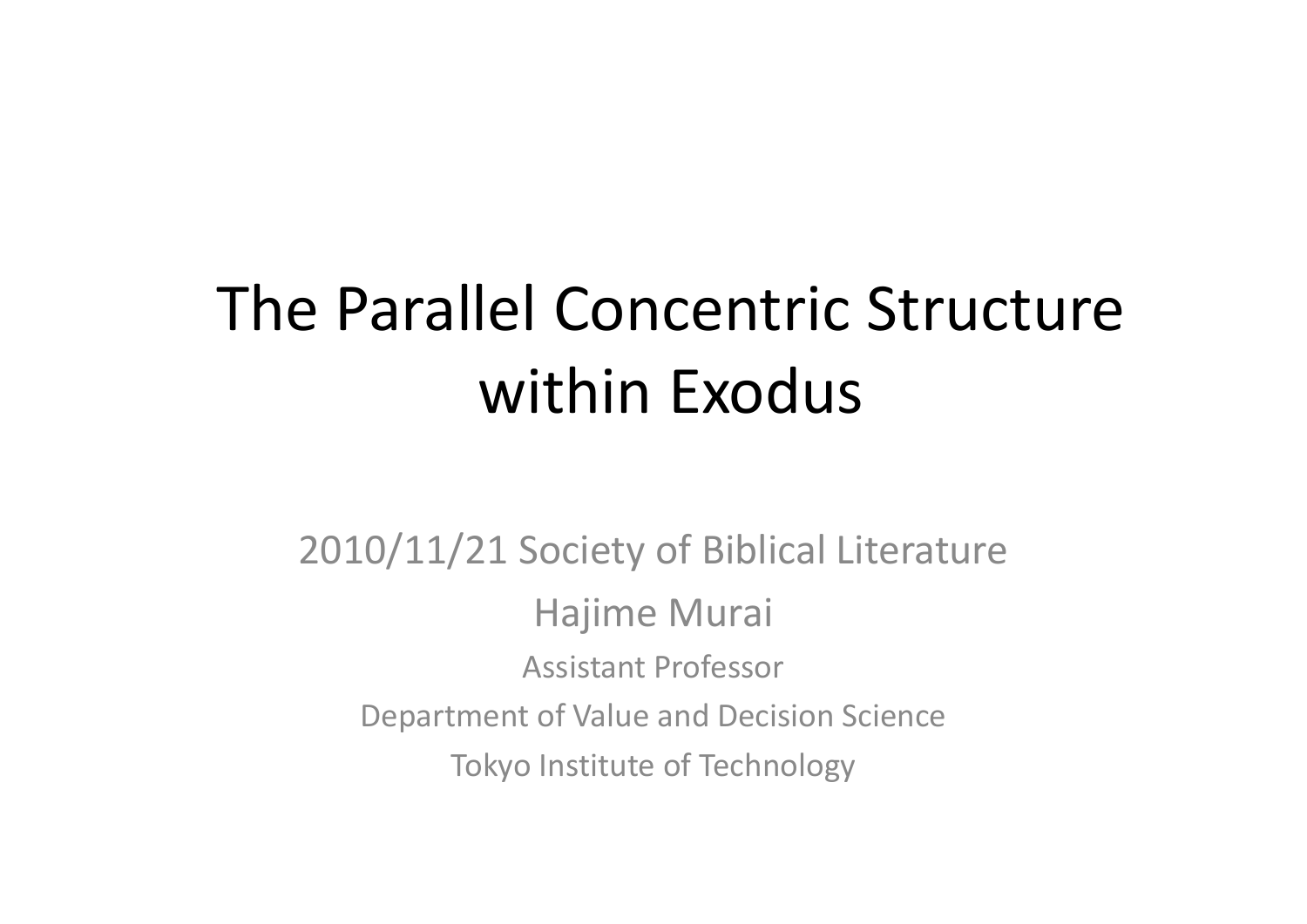### Contents

- 1. Introduction
- 2. Parallel Concentric Structure within Exodus
	- a. The Longest structure
	- b. The 3 divided structure
	- c. The 4 divided structure
	- d. The 7 divided structure
	- e. PCS within other Biblical texts
- 3. Conclusions and Discussions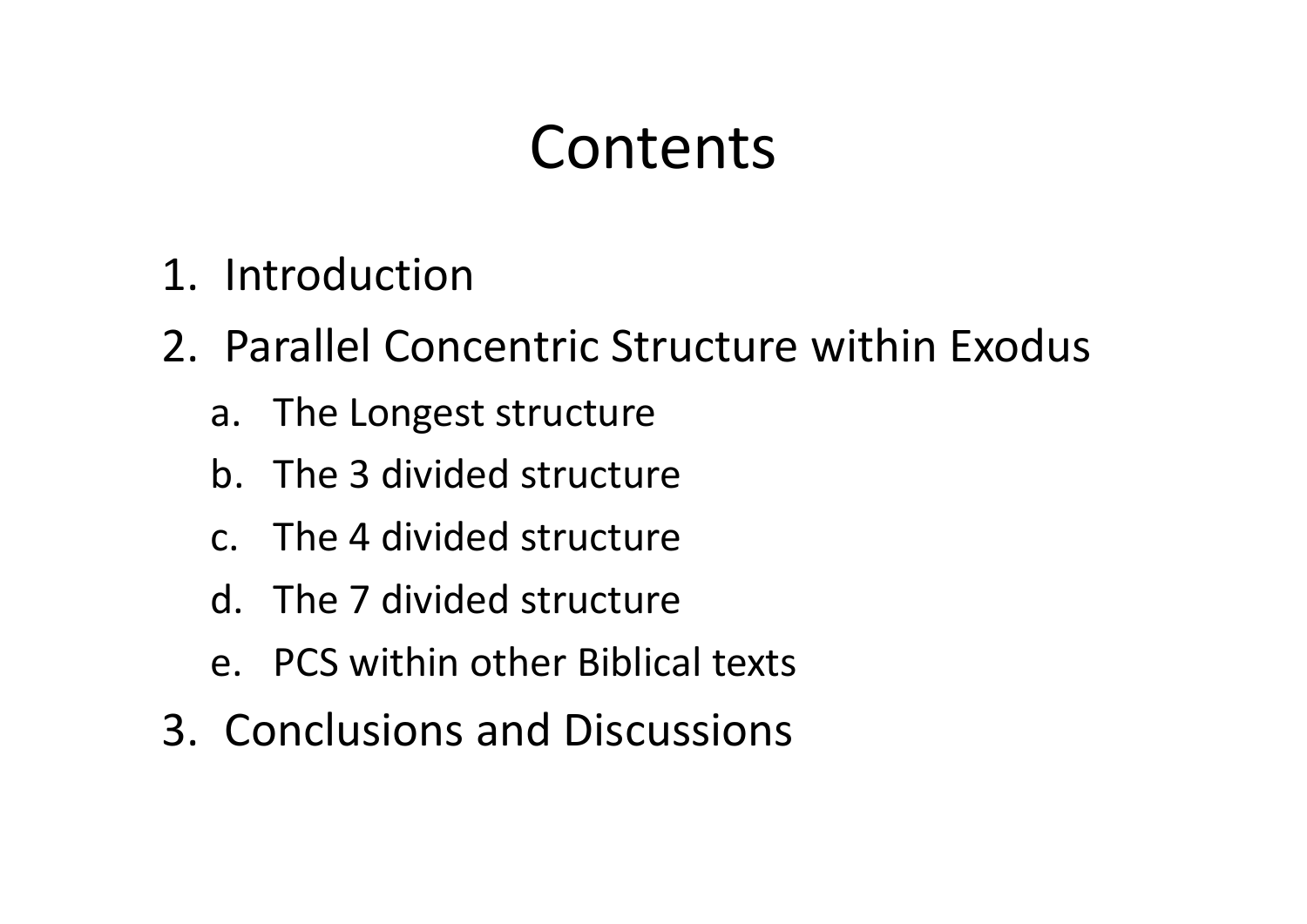# Rhetorical Structures in the Bible

- There are many rhetorical structures such as Chiasmus, Concentric Structure, Parallelism in the Biblical Texts.
- In some text, some scalars say, that whole text consists of one long rhetorical structure.
- But we cannot have discovered yet obvious systematic theory about those various rhetorical structures.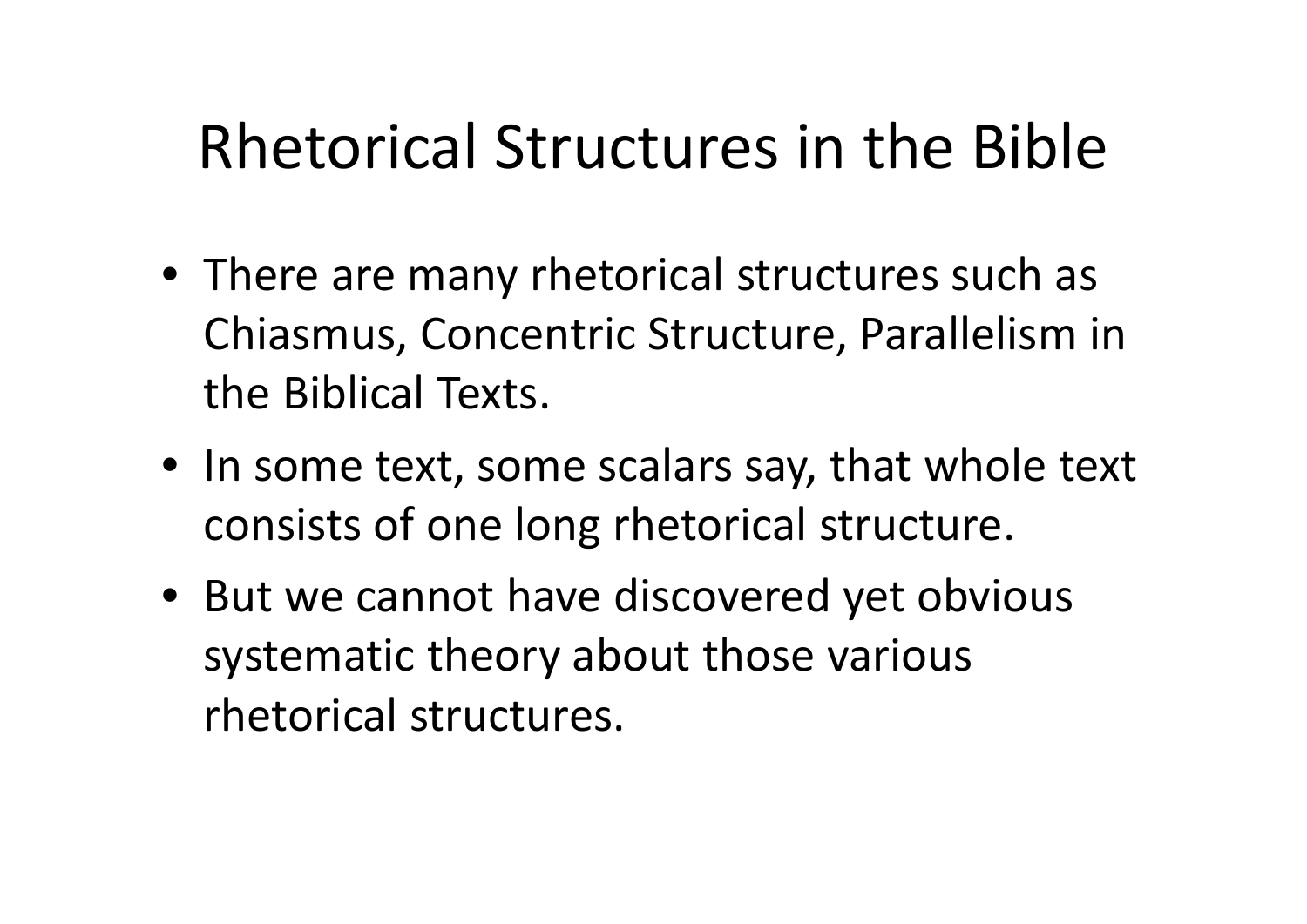# Hypothesis of Parallel Concentric Structure

- Whole text could be divided in some particular number of parts ("pericope").
- Those parts consist rhetorical structures numerically regular way.

–

……

- –Whole text makes the longest concentric structure.
- – $-$  If could be divided by three, each three portion make three concentric structures.
- – $-$  If could be divided by four, each four portion make four concentric structures.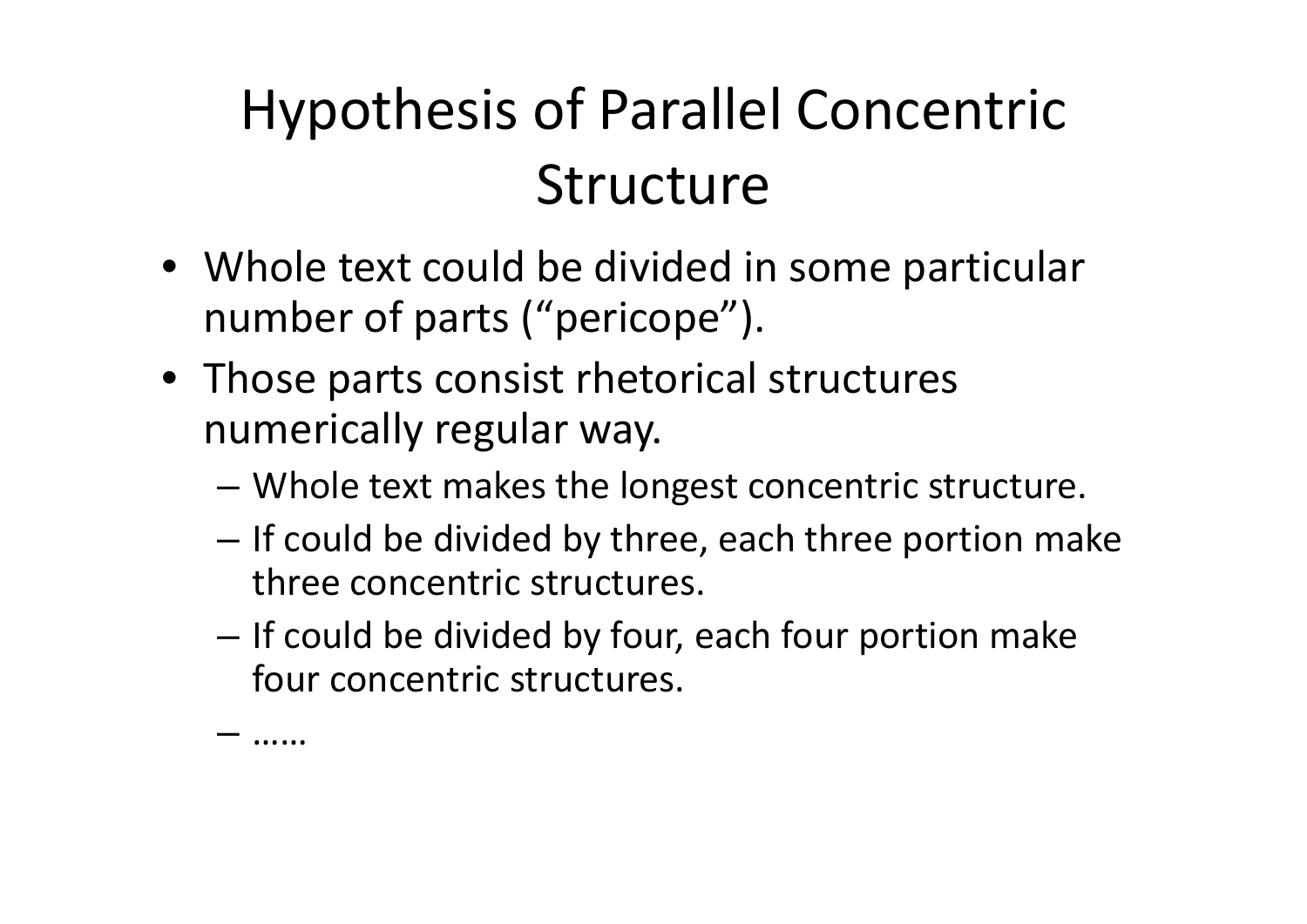### The Longest Concentric Structure within Exodus

| $1:1-7$       | Introduction                                | $\leftrightarrow$ 40:34-38    | The Cloud and the Glory                      |
|---------------|---------------------------------------------|-------------------------------|----------------------------------------------|
| $ 1:8-14 $    | <b>Construction of Cities</b>               | $\leftrightarrow$ 40:1-33     | <b>Construction of the Tabernacle</b>        |
| $1:15 - 22$   | <b>Command to Kill Boys</b>                 | $\leftrightarrow$ 35:4-39:43  | <b>Preparation for Construction</b>          |
| $ 2:1-10 $    | <b>Birth and Youth of Moses</b>             | $\leftrightarrow$ 34:27-35:3  | <b>Sabbath Regulations</b>                   |
| $ 2:11 - 15 $ | <b>Moses flees to Midian</b>                | $\leftrightarrow$ 34.10-26    | <b>The Covenant Renewed</b>                  |
| $ 2:16 - 22 $ | <b>Marriage of Moses</b>                    | $\leftrightarrow$ 33:18-34:9  | The Glory of God                             |
| $ 2:23 - 25 $ | The LORD's Mercy for Israel                 | $\leftrightarrow$ 33:12-17    | The LORD goes with Israelites                |
| $ 3:1-4:17$   | <b>Moses at the Burning Bush</b>            | $\leftrightarrow$ 33:7-11     | The Tent Outside the Camp                    |
| $ 4:18 - 31$  | <b>Moses Returns to Egypt</b>               | $\leftrightarrow$ 32:1-33:6   | <b>The Golden Calf</b>                       |
| $5:1-23$      | <b>Bricks without Straw</b>                 | $\leftrightarrow$ 31.12-18    | <b>Sabbath Regulations</b>                   |
| $6:1-12$      | <b>Israel's Deliverance Assured</b>         | $\leftrightarrow$ 25:1-31:12  | The Command to Make the Tabernacle           |
| $ 6:13-27 $   | The Genealogy of Moses and Aaron            | $\leftrightarrow$ 24:1-18     | The Blood of the Covenant                    |
| $6:28 - 7:7$  | Aaron's Miraculous Rod                      | $\leftrightarrow$ 20.22-24.18 | The Book of the Covenant                     |
|               | 7:8-10:29 Ten Miracles                      | $\leftrightarrow$ 20.1-21     | <b>The Ten Commandments</b>                  |
| $ 11:1-10 $   | <b>Warning of the Final Plague</b>          | $\leftrightarrow$ 19:20-25    | <b>Moses goes up to Mount Sinai</b>          |
| $12:1-28$     | <b>The First Passover Instituted</b>        | $\leftrightarrow$ 19:10-19    | The LORD Comes Down upon Mount Sinai         |
| $ 12:29-32 $  | The Tenth Plague                            | $\leftrightarrow$ 19:1-9      | The Israelites Reach Mount Sinai             |
| $ 12:33 - 41$ | <b>The Exodus</b>                           | $\leftrightarrow$ 18:1-27     | Jethro's Advice                              |
| $ 12:42 - 51$ | Directions for the Passover                 | $\leftrightarrow$ 17:8-16     | <b>Amalek Attacks Israel and Is Defeated</b> |
| $13:1 - 2$    | The Consecration of the First-born          | $\leftrightarrow$ 17:1-7      | Water from the Rock                          |
| $ 13:3-10 $   | The Festival of Unleavened Bread            | $\leftrightarrow$ 16:1-36     | <b>Bread from Heaven</b>                     |
|               | 13:11-16 The Consecration of the First-born | $\leftrightarrow$ 15:22-27    | <b>Bitter Water Made Sweet</b>               |
|               | 13:17-22 The Pillars of Cloud and Fire      | $\leftrightarrow$ 15:20-21    | The Song of Miriam                           |
| $ 14:1 - 18$  | <b>Crossing the Red Sea</b>                 | $\leftrightarrow$ 15:1-19     | <b>The Song of Moses</b>                     |
|               | 14:19-31 The Pursuers Drowned               | $14:19 - 31$                  | <b>The Pursuers Drowned</b>                  |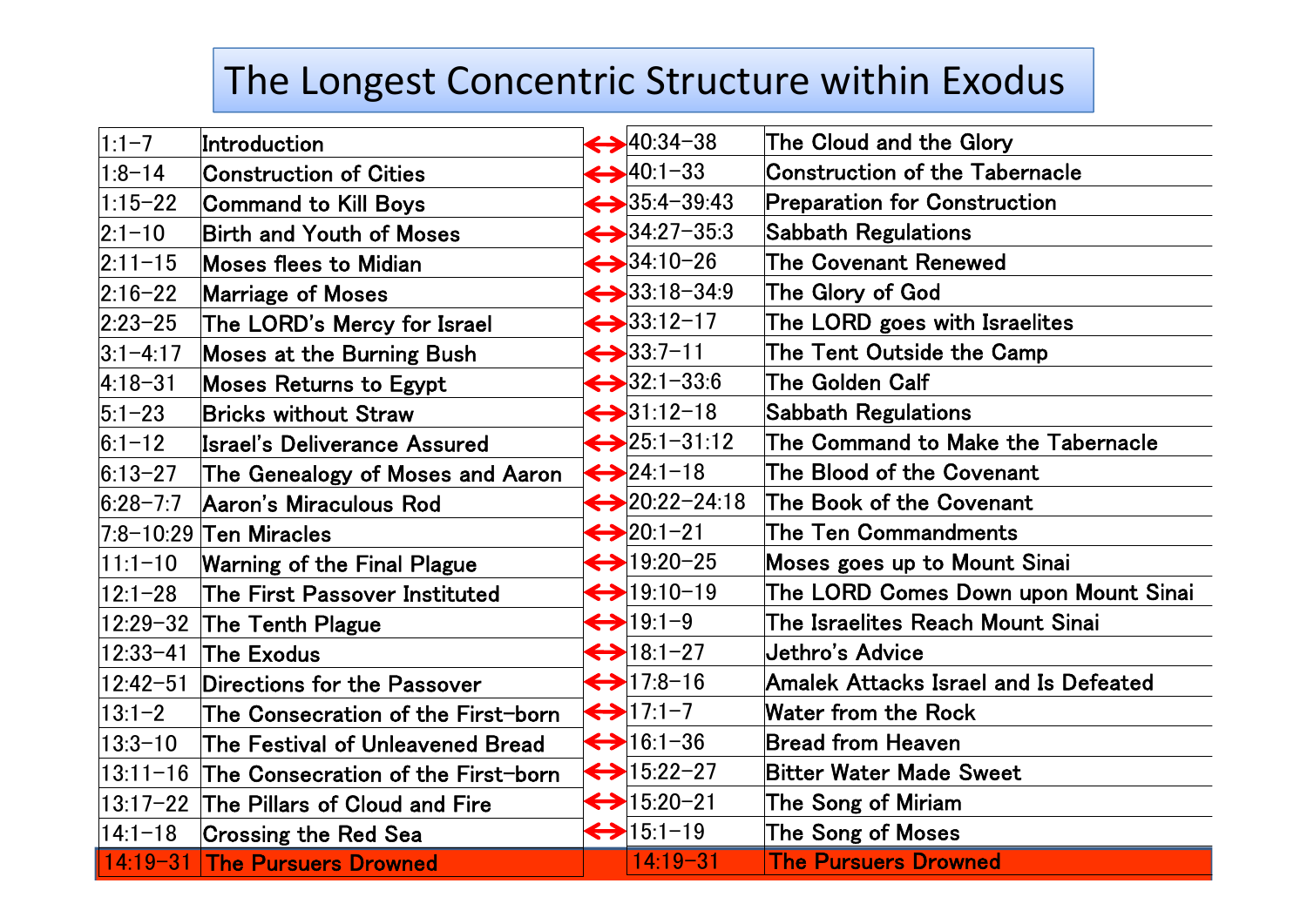# Correspondences of The longest structure

• See

- http://www.bible.literarystructure.info/bible/02\_Exodus\_e\_1.html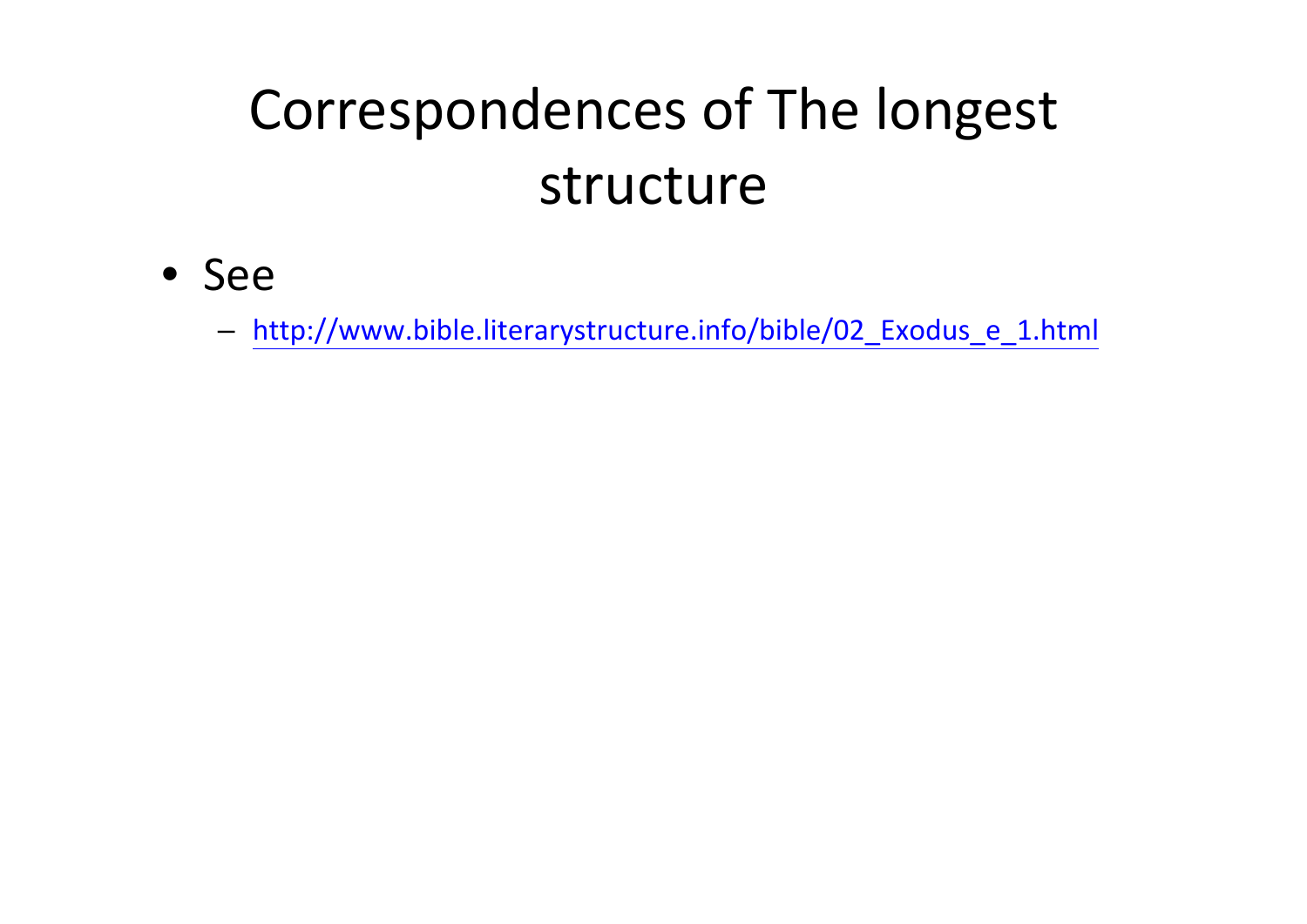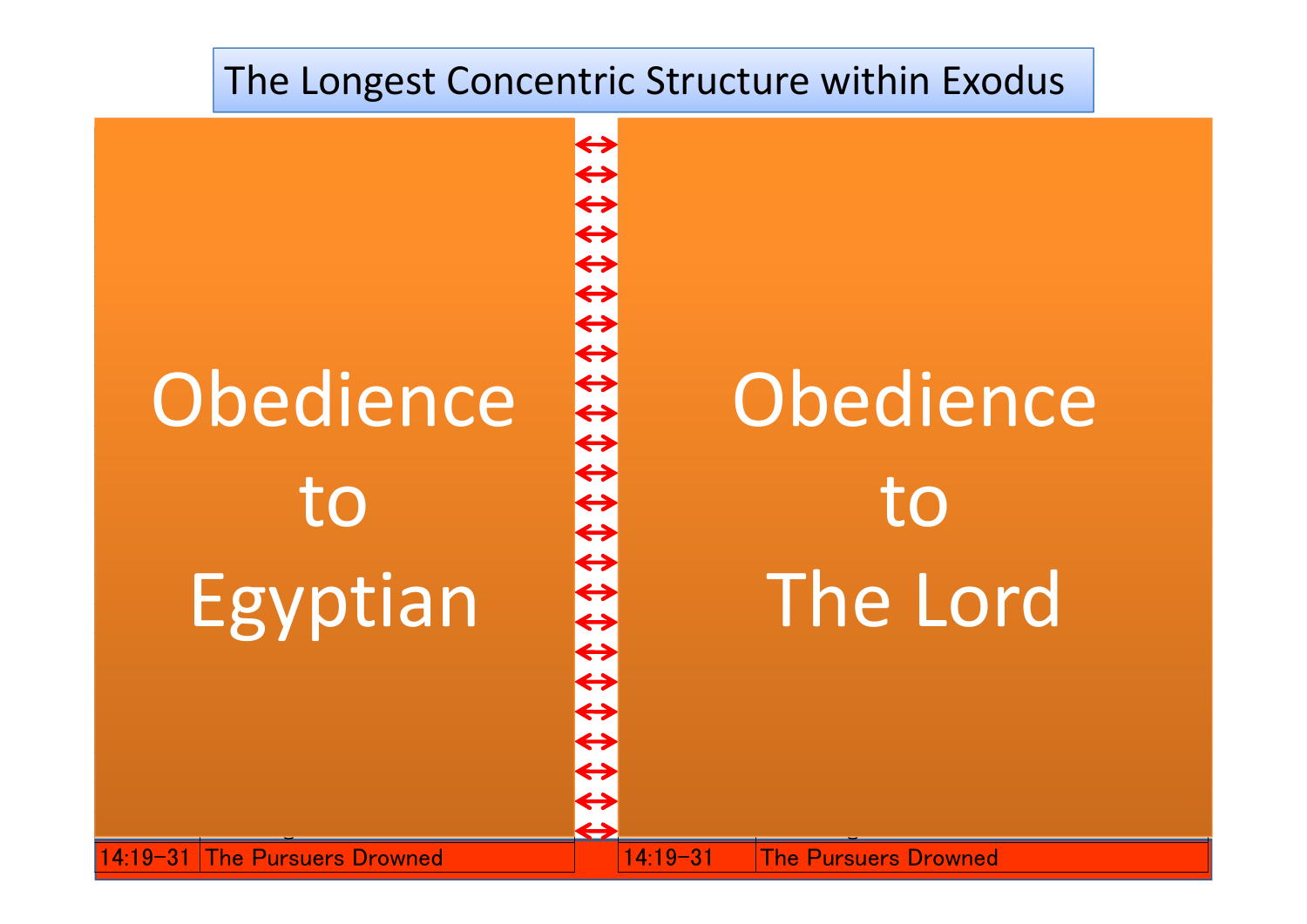### The Divided by 3 Concentric Structure within Exodus

| 1            | Introduction                          |  |  |  | 49 The Cloud an   |
|--------------|---------------------------------------|--|--|--|-------------------|
| $\mathbf{2}$ | <b>Construction of Cities</b>         |  |  |  | 48 Construction   |
| 3            | Command to Kill Boys                  |  |  |  | 47 Preparation f  |
| 4            | <b>Birth and Youth of Moses</b>       |  |  |  | 46 Sabbath Regu   |
| 5            | <b>Moses flees to Midian</b>          |  |  |  | 45 The Covenan    |
| 6            | <b>Marriage of Moses</b>              |  |  |  | 44 The Glory of   |
| 7            | The LORD's Mercy for Israel           |  |  |  | 43 The LORD go    |
| 8            | <b>Moses at the Burning Bush</b>      |  |  |  | 42 The Tent Out   |
| 9            | <b>Moses Returns to Egypt</b>         |  |  |  | 41 The Golden C   |
|              | 10 Bricks without Straw               |  |  |  | 40 Sabbath Regu   |
|              | 11 Israel's Deliverance Assured       |  |  |  | 39 The Comman     |
|              | 12 The Genealogy of Moses and Aaron   |  |  |  | 38 The Blood of   |
|              | 13 Aaron's Miraculous Rod             |  |  |  | 37 The Book of t  |
|              | 14 Ten Miracles                       |  |  |  | 36 The Ten Com    |
|              | 15 Warning of the Final Plague        |  |  |  | 35 Moses goes u   |
|              | 16 The First Passover Instituted      |  |  |  | 34 The LORD Co    |
|              | 17 The Tenth Plague                   |  |  |  | 33 The Israelites |
|              | 18The Exodus                          |  |  |  | 32 Jethro's Advi  |
|              | 19 Directions for the Passover        |  |  |  | 31 Amalek Attac   |
|              | 20 The Consecration of the First-born |  |  |  | 30 Water from th  |
|              | 21 The Festival of Unleavened Bread   |  |  |  | 29 Bread from H   |
|              | 22 The Consecration of the First-born |  |  |  | 28 Bitter Water I |
|              | 23 The Pillars of Cloud and Fire      |  |  |  | 27 The Song of I  |
|              | 24 Crossing the Red Sea               |  |  |  | 26 The Song of I  |
|              | <b>25 The Pursuers Drowned</b>        |  |  |  | 25 The Pursuers   |

| $\blacktriangleright$ |                                          | 49 The Cloud and the Glory              |  |  |  |
|-----------------------|------------------------------------------|-----------------------------------------|--|--|--|
| ≯                     |                                          | 48 Construction of the Tabernacle       |  |  |  |
| ≯                     |                                          | 47 Preparation for Construction         |  |  |  |
| ≯                     |                                          | 46 Sabbath Regulations                  |  |  |  |
| ≯                     |                                          | 45 The Covenant Renewed                 |  |  |  |
| $\blacktriangleright$ |                                          | 44 The Glory of God                     |  |  |  |
| →                     |                                          | 43 The LORD goes with Israelites        |  |  |  |
|                       |                                          | 42 The Tent Outside the Camp            |  |  |  |
| $\bigcup$             |                                          | 41 The Golden Calf                      |  |  |  |
|                       |                                          | 40 Sabbath Regulations                  |  |  |  |
| ≯                     |                                          | 39 The Command to Make the Tabernacle   |  |  |  |
| →                     |                                          | 38 The Blood of the Covenant            |  |  |  |
| ≯                     |                                          | 37 The Book of the Covenant             |  |  |  |
| ≯                     |                                          | 36 The Ten Commandments                 |  |  |  |
| ≯                     | 35 Moses goes up to Mount Sinai          |                                         |  |  |  |
| ▶                     |                                          | 34 The LORD Comes Down upon Mount Sinai |  |  |  |
| ▶                     |                                          | 33 The Israelites Reach Mount Sinai     |  |  |  |
|                       |                                          | 32 Jethro's Advice                      |  |  |  |
|                       | 31 Amalek Attacks Israel and Is Defeated |                                         |  |  |  |
|                       |                                          | 30 Water from the Rock                  |  |  |  |
|                       | 29 Bread from Heaven                     |                                         |  |  |  |
|                       |                                          | 28 Bitter Water Made Sweet              |  |  |  |
|                       |                                          | 27 The Song of Miriam                   |  |  |  |
|                       |                                          | 26 The Song of Moses                    |  |  |  |
|                       |                                          | 25 The Pursuers Drowned                 |  |  |  |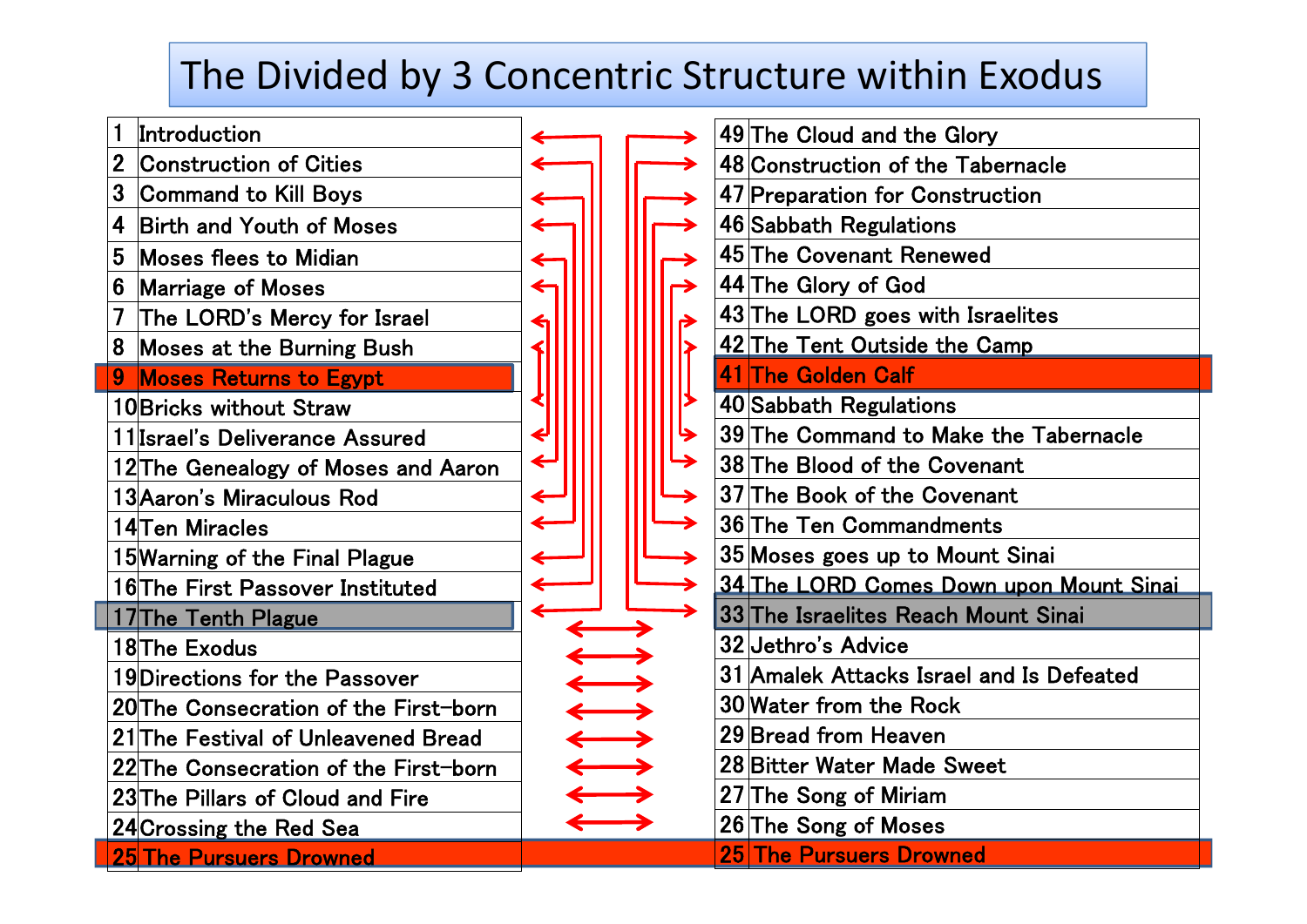### Correspondences of The Divided by 3

• See

- http://www.bible.literarystructure.info/bible/02\_Exodus\_e\_3.html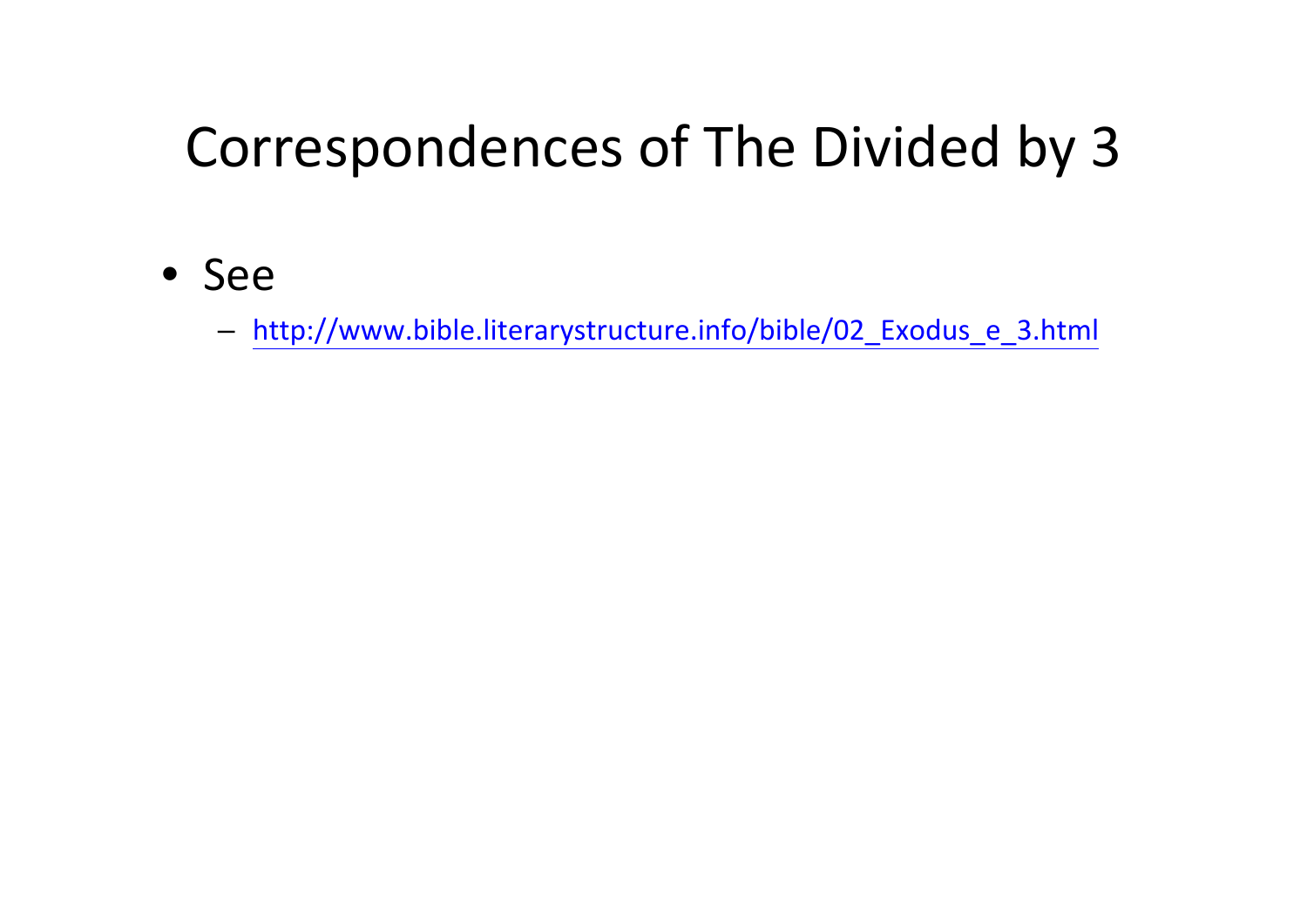#### 9 Moses returns to Egypt 17 The Tenth Plague 25 The Pursuers Drowned 33 The Israelites Reach Mount Sinai 41 The Golden Calf 1 Introduction 49 The Cloud and the Glory **ExodusfromEgypt In theway to MountSinaiAtMountSinai**The Divided by 3 Concentric Structure within Exodus **In Egypt : from emigration to departure In desert : Egypt ‐ > the Red Sea ‐> Mount Sinai At Sinai: Reaching Sinai ‐<sup>&</sup>gt; Leaving Sinai ‐<sup>&</sup>gt; Going to Canaan**

Divisional and Central pericopes are mainly concerning movement of place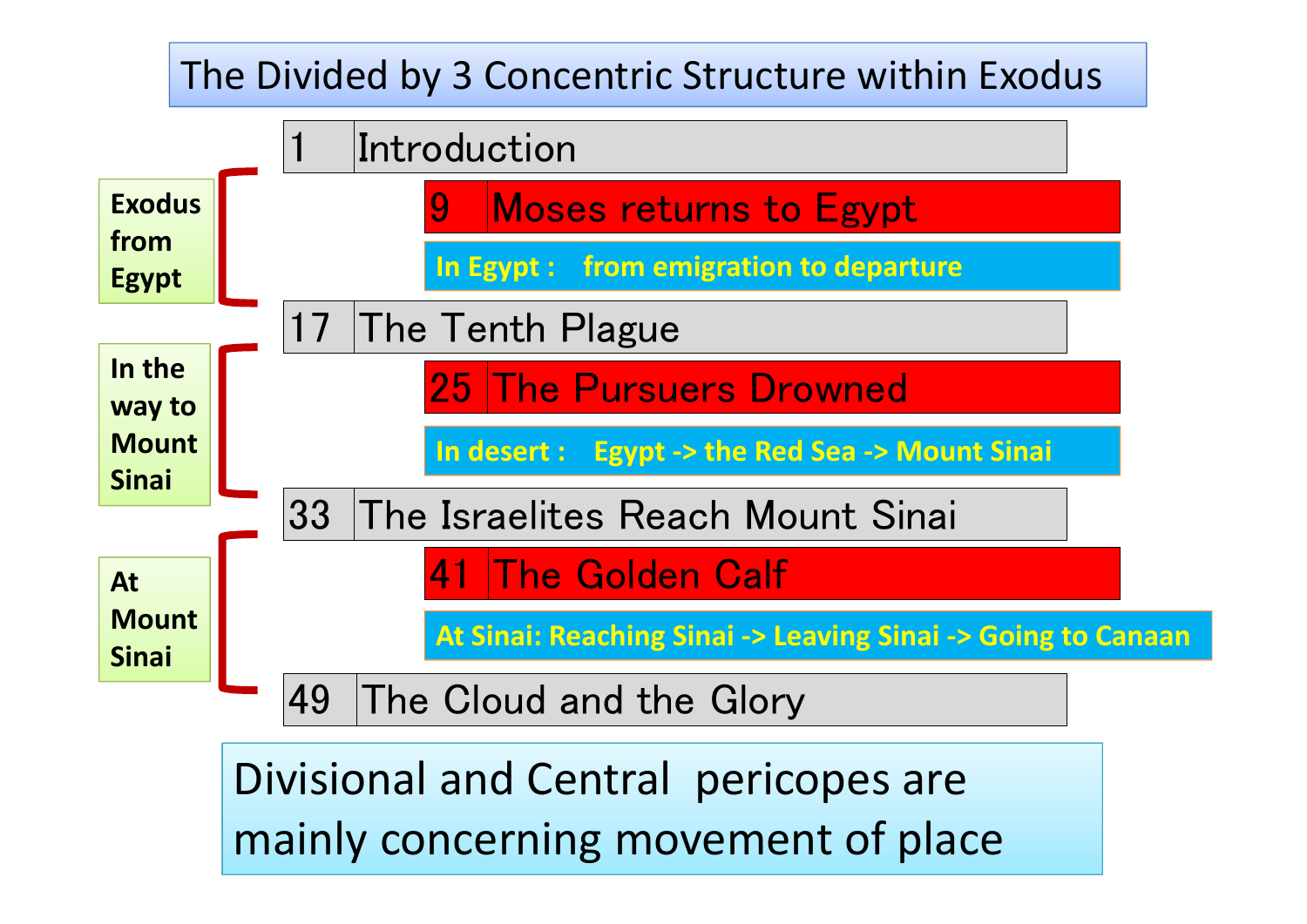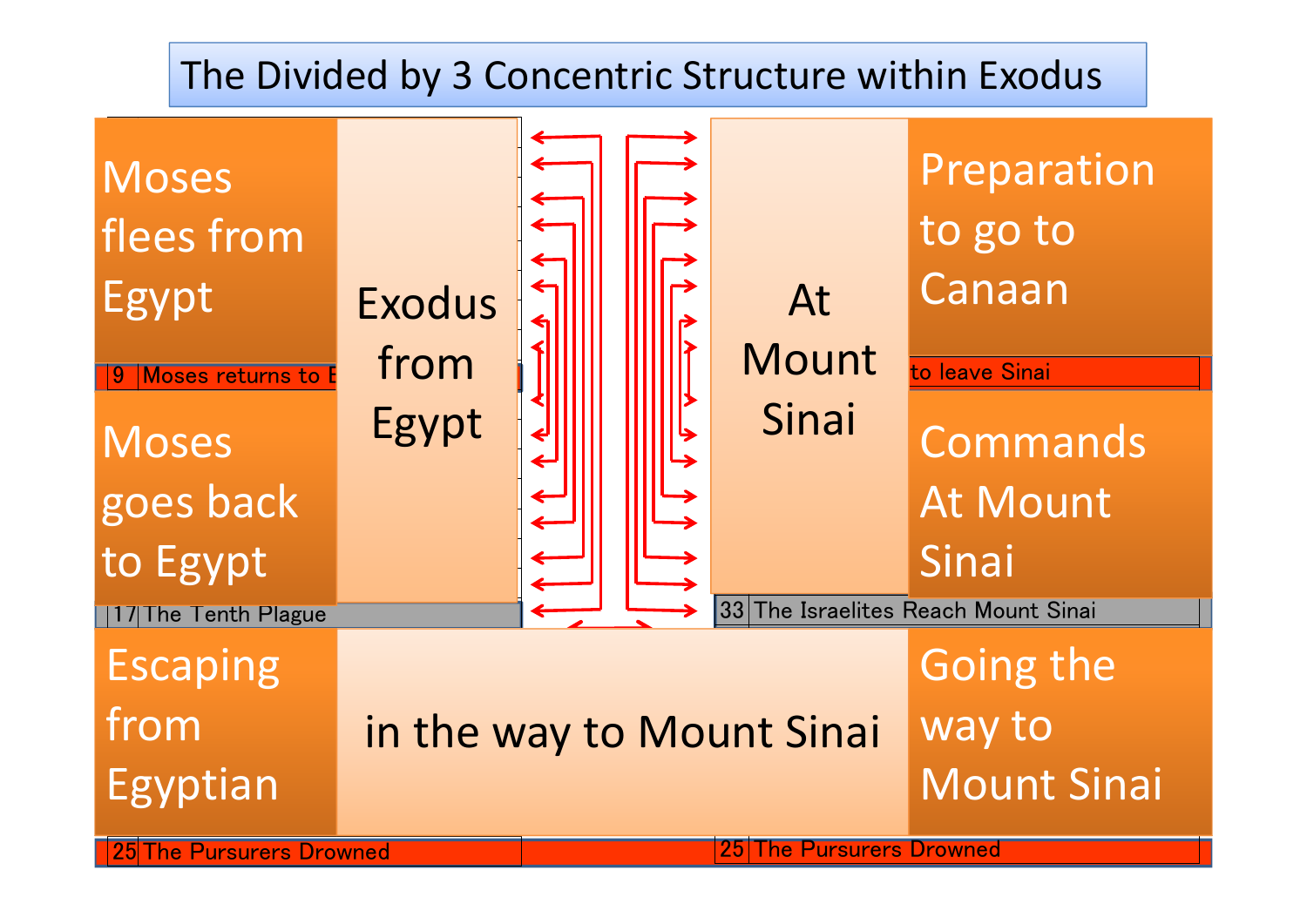### The Divided by 4 Concentric Structure within Exodus

| 1                       | Introduction                          |  |
|-------------------------|---------------------------------------|--|
| $\mathbf{2}$            | <b>Construction of Cities</b>         |  |
| 3                       | <b>Command to Kill Boys</b>           |  |
| 4                       | <b>Birth and Youth of Moses</b>       |  |
| 5                       | Moses flees to Midian                 |  |
| 6                       | <b>Marriage of Moses</b>              |  |
| $\overline{\mathbf{7}}$ | <b>The LORD's Mercy for Israel</b>    |  |
| 8                       | <b>Moses at the Burning Bush</b>      |  |
| 9                       | <b>Moses Returns to Egypt</b>         |  |
|                         | 10 Bricks without Straw               |  |
|                         | 11 Israel's Deliverance Assured       |  |
|                         | 12 The Genealogy of Moses and Aaron   |  |
|                         | 13 Aaron's Miraculous Rod             |  |
|                         |                                       |  |
|                         | 14 Ten Miracles                       |  |
|                         | 15 Warning of the Final Plague        |  |
|                         | 16 The First Passover Instituted      |  |
|                         | 17The Tenth Plague                    |  |
|                         | 18 The Exodus                         |  |
|                         | 19 Directions for the Passover        |  |
|                         | 20 The Consecration of the First-born |  |
|                         | 21 The Festival of Unleavened Bread   |  |
|                         | 22 The Consecration of the First-born |  |
|                         | 23 The Pillars of Cloud and Fire      |  |
|                         | <b>24 Crossing the Red Sea</b>        |  |

|  |  | 49 The Cloud and the Glory               |
|--|--|------------------------------------------|
|  |  | 48 Construction of the Tabernacle        |
|  |  | 47 Preparation for Construction          |
|  |  | 46 Sabbath Regulations                   |
|  |  | 45 The Covenant Renewed                  |
|  |  | 44 The Glory of God                      |
|  |  | 43 The LORD goes with Israelites         |
|  |  | 42 The Tent Outside the Camp             |
|  |  | 41 The Golden Calf                       |
|  |  | 40 Sabbath Regulations                   |
|  |  | 39 The Command to Make the Tabernacle    |
|  |  | 38 The Blood of the Covenant             |
|  |  | 37 The Book of the Covenant              |
|  |  | <b>36 The Ten Commandments</b>           |
|  |  | 35 Moses goes up to Mount Sinai          |
|  |  | 34 The LORD Comes Down upon Mount Sinai  |
|  |  | 33 The Israelites Reach Mount Sinai      |
|  |  | 32 Jethro's Advice                       |
|  |  | 31 Amalek Attacks Israel and Is Defeated |
|  |  | 30 Water from the Rock                   |
|  |  | 29 Bread from Heaven                     |
|  |  | 28 Bitter Water Made Sweet               |
|  |  | 27 The Song of Miriam                    |
|  |  | 26 The Song of Moses                     |
|  |  | 25 The Pursuers Drowned                  |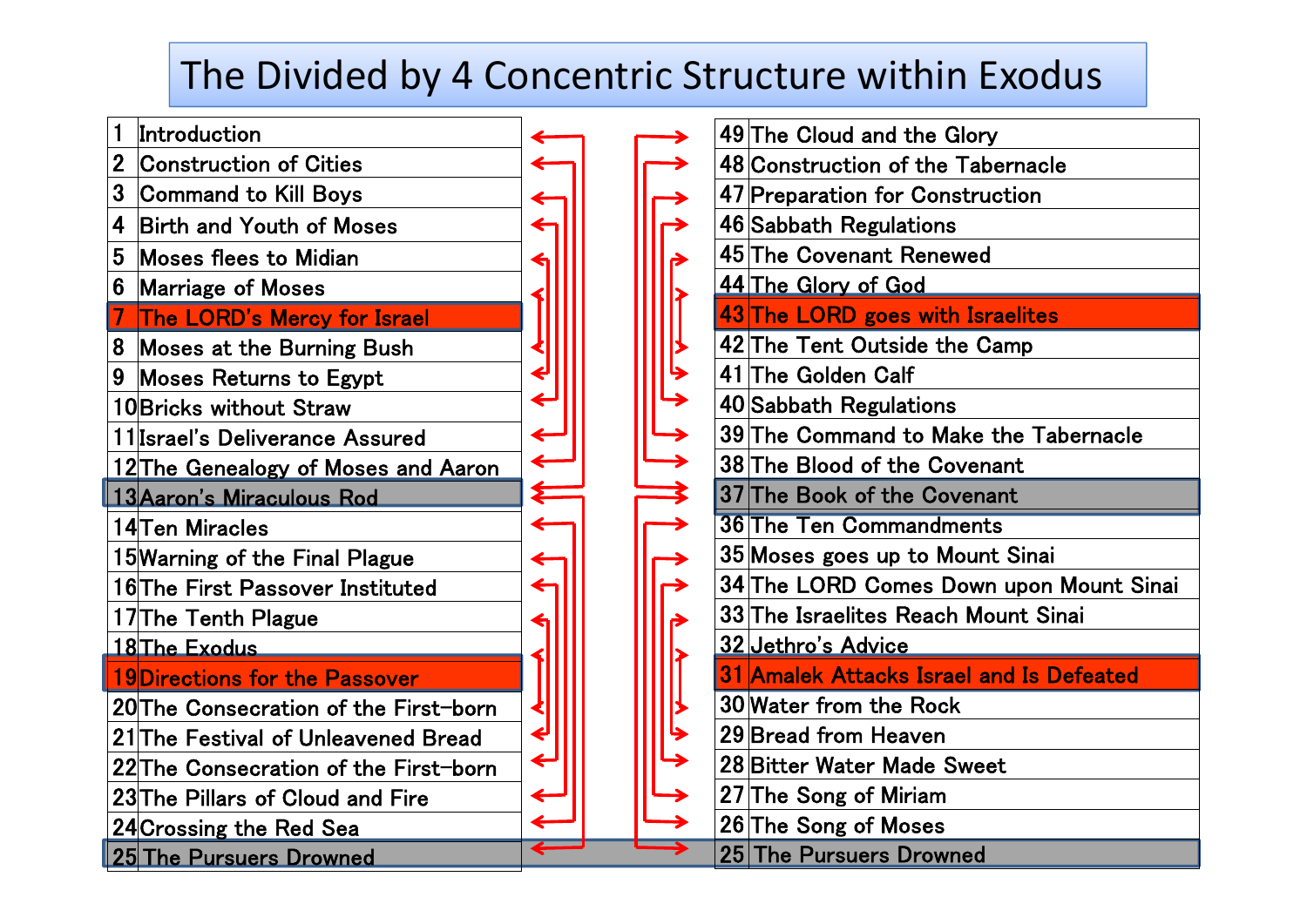### Correspondences of The Divided by 4

• See

- http://www.bible.literarystructure.info/bible/02\_Exodus\_e\_4.html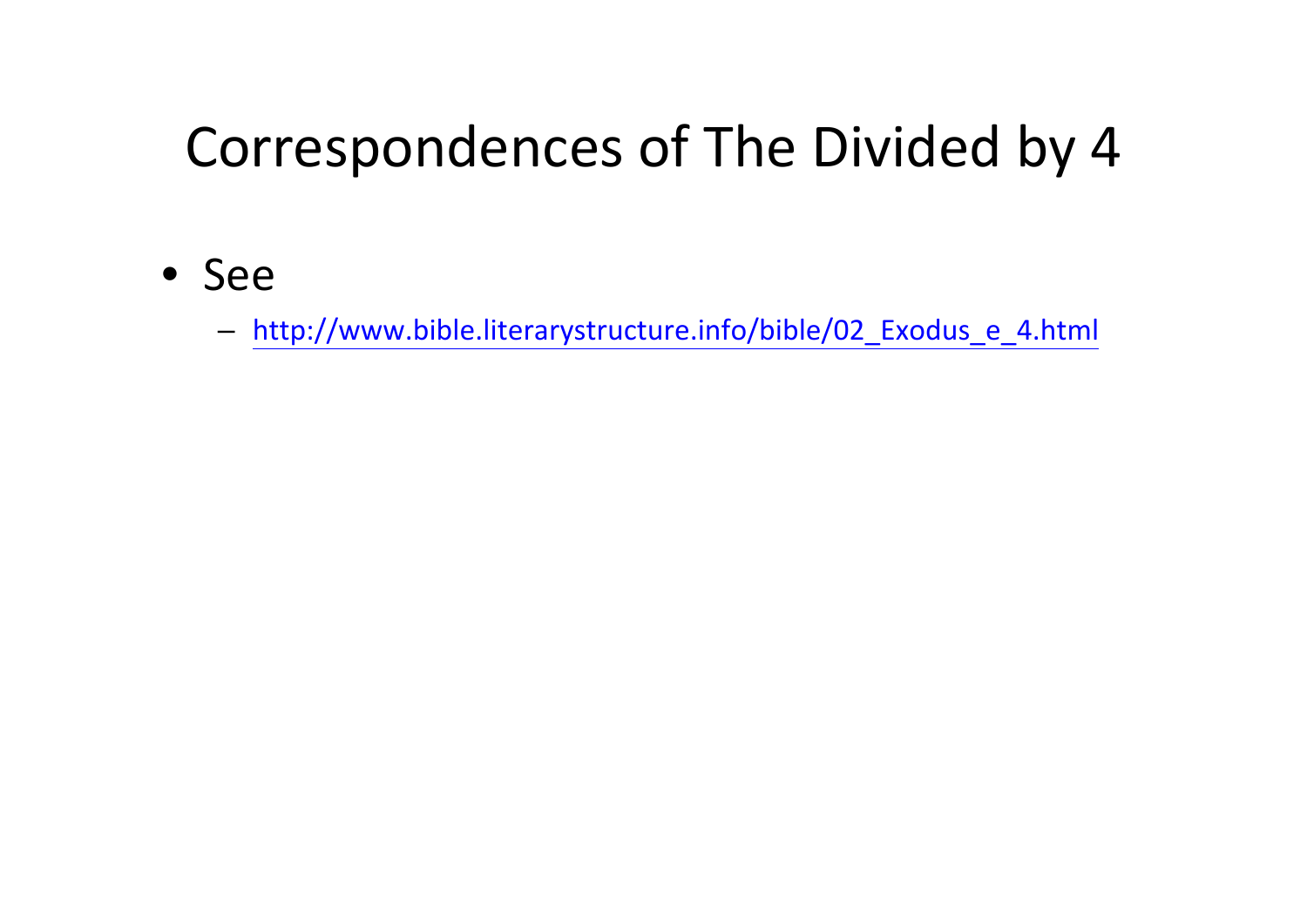

Structures are mainly concerning the stages of becoming the Lord's people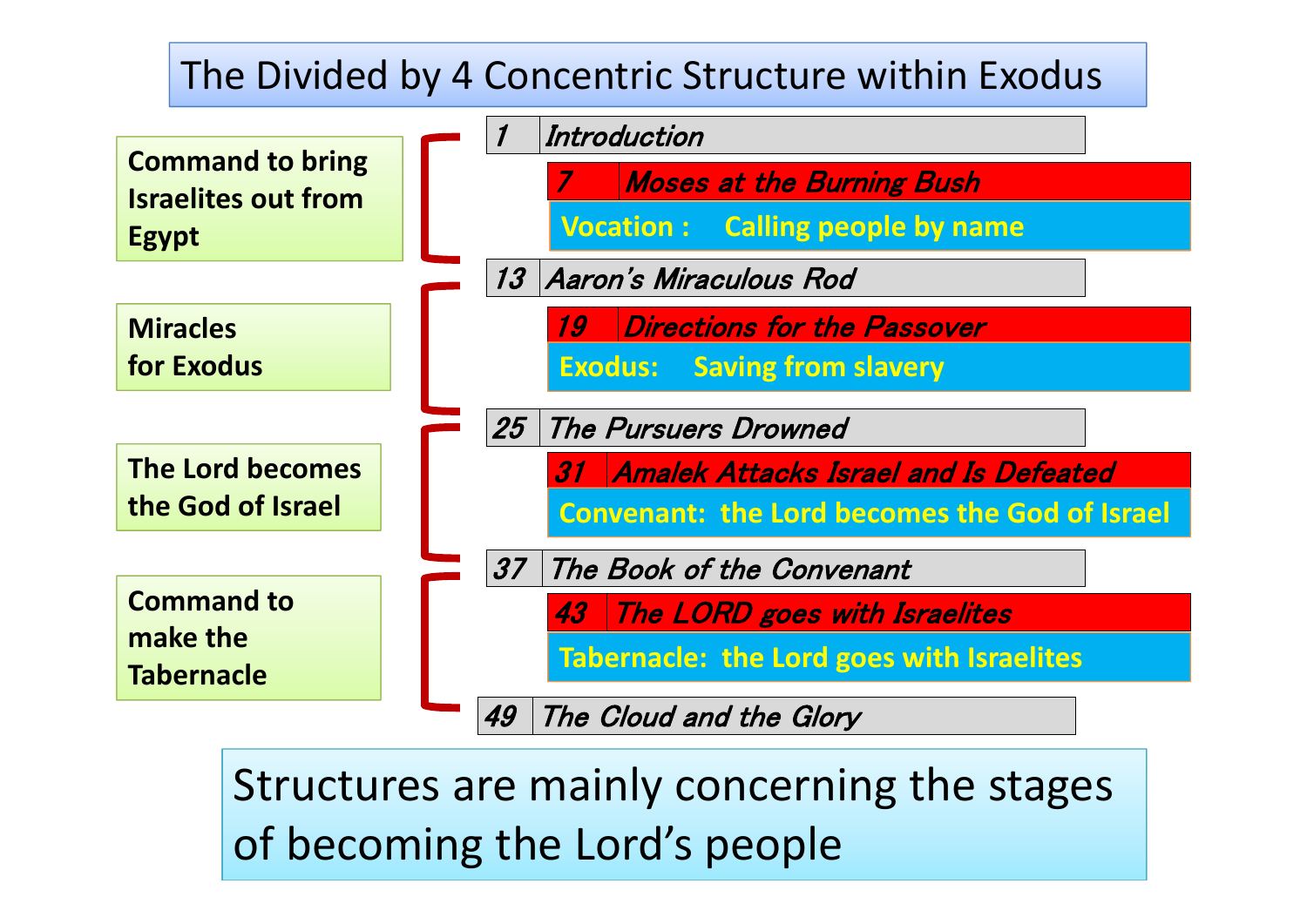#### The Divided by 4 Concentric Structure within Exodus

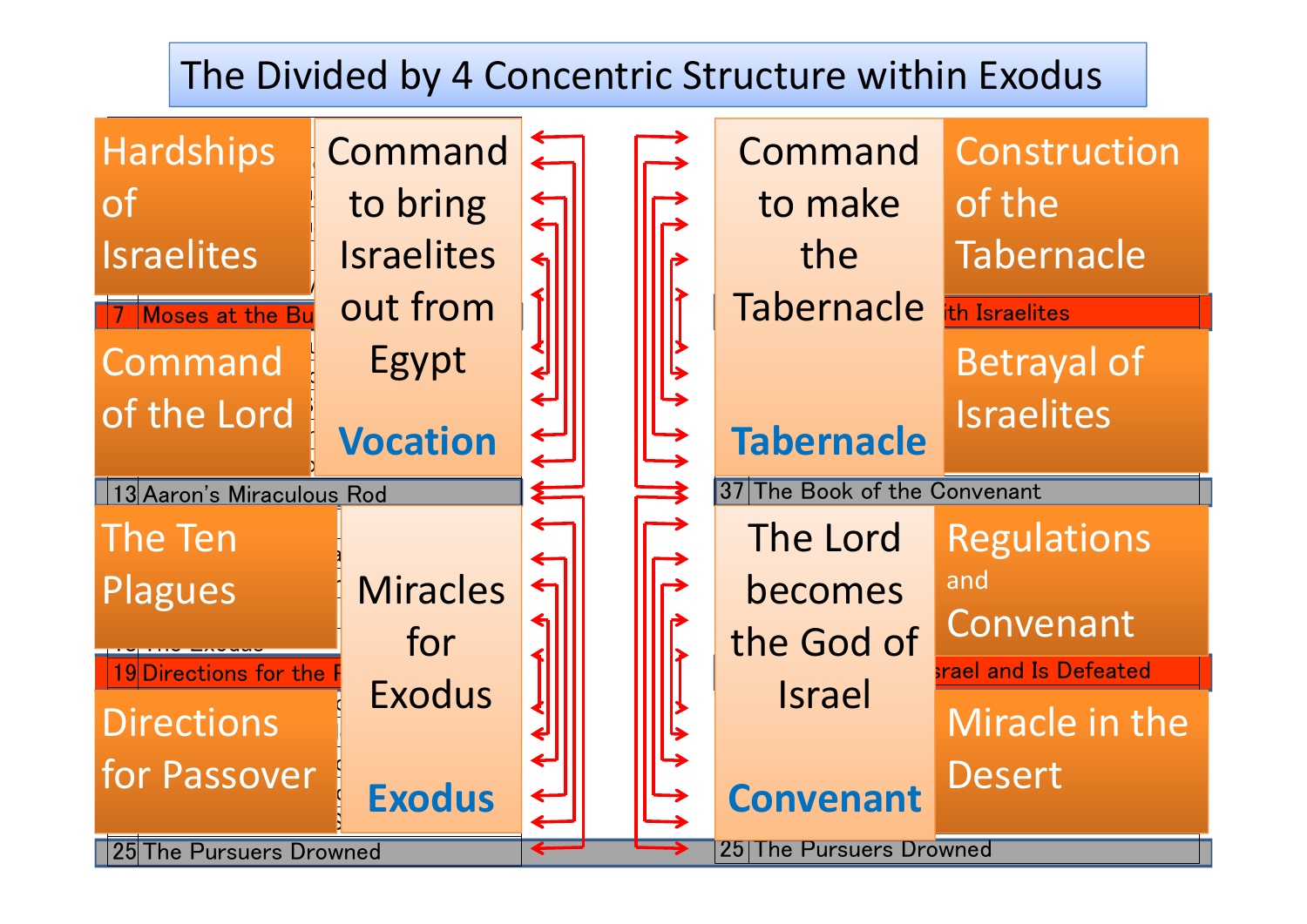### The Divided by 7 Concentric Structure within Exodus



|                                                                                                                                                                                                                                                                                                                                                                                                                                | 49 The Cloud and the Glory                   |
|--------------------------------------------------------------------------------------------------------------------------------------------------------------------------------------------------------------------------------------------------------------------------------------------------------------------------------------------------------------------------------------------------------------------------------|----------------------------------------------|
|                                                                                                                                                                                                                                                                                                                                                                                                                                | 48 Construction of the Tabernacle            |
|                                                                                                                                                                                                                                                                                                                                                                                                                                | 47 Preparation for Construction              |
|                                                                                                                                                                                                                                                                                                                                                                                                                                | <b>46 Sabbath Regulations</b>                |
|                                                                                                                                                                                                                                                                                                                                                                                                                                | 45 The Covenant Renewed                      |
|                                                                                                                                                                                                                                                                                                                                                                                                                                | 44 The Glory of God                          |
|                                                                                                                                                                                                                                                                                                                                                                                                                                | 43 The LORD goes with Israelites             |
|                                                                                                                                                                                                                                                                                                                                                                                                                                | 42 The Tent Outside the Camp                 |
|                                                                                                                                                                                                                                                                                                                                                                                                                                | 41 The Golden Calf                           |
|                                                                                                                                                                                                                                                                                                                                                                                                                                | 40 Sabbath Regulations                       |
| $\frac{1}{\sqrt{1-\frac{1}{\sqrt{1-\frac{1}{\sqrt{1-\frac{1}{\sqrt{1-\frac{1}{\sqrt{1-\frac{1}{\sqrt{1-\frac{1}{\sqrt{1-\frac{1}{\sqrt{1-\frac{1}{\sqrt{1-\frac{1}{\sqrt{1-\frac{1}{\sqrt{1-\frac{1}{\sqrt{1-\frac{1}{\sqrt{1-\frac{1}{\sqrt{1-\frac{1}{\sqrt{1-\frac{1}{\sqrt{1-\frac{1}{\sqrt{1-\frac{1}{\sqrt{1-\frac{1}{1+\frac{1}{\sqrt{1+\frac{1}{1+\frac{1}{1+\frac{1}{1+\frac{1}{1+\frac{1}{1+\frac{1}{1+\frac{1}{1+\$ | <b>39 The Command to Make the Tabernacle</b> |
|                                                                                                                                                                                                                                                                                                                                                                                                                                | 38 The Blood of the Covenant                 |
|                                                                                                                                                                                                                                                                                                                                                                                                                                | 37 The Book of the Covenant                  |
|                                                                                                                                                                                                                                                                                                                                                                                                                                | 36 The Ten Commandments                      |
|                                                                                                                                                                                                                                                                                                                                                                                                                                | 35 Moses goes up to Mount Sinai              |
|                                                                                                                                                                                                                                                                                                                                                                                                                                | 34 The LORD Comes Down upon Mount Sinai      |
|                                                                                                                                                                                                                                                                                                                                                                                                                                | 33 The Israelites Reach Mount Sinai          |
|                                                                                                                                                                                                                                                                                                                                                                                                                                | <b>32 Jethro's Advice</b>                    |
|                                                                                                                                                                                                                                                                                                                                                                                                                                | 31 Amalek Attacks Israel and Is Defeated     |
|                                                                                                                                                                                                                                                                                                                                                                                                                                | 30 Water from the Rock                       |
|                                                                                                                                                                                                                                                                                                                                                                                                                                | 29 Bread from Heaven                         |
|                                                                                                                                                                                                                                                                                                                                                                                                                                | <b>28 Bitter Water Made Sweet</b>            |
|                                                                                                                                                                                                                                                                                                                                                                                                                                | 27 The Song of Miriam                        |
|                                                                                                                                                                                                                                                                                                                                                                                                                                | 26 The Song of Moses                         |
|                                                                                                                                                                                                                                                                                                                                                                                                                                | <u>25 The Pursuers Drowned</u>               |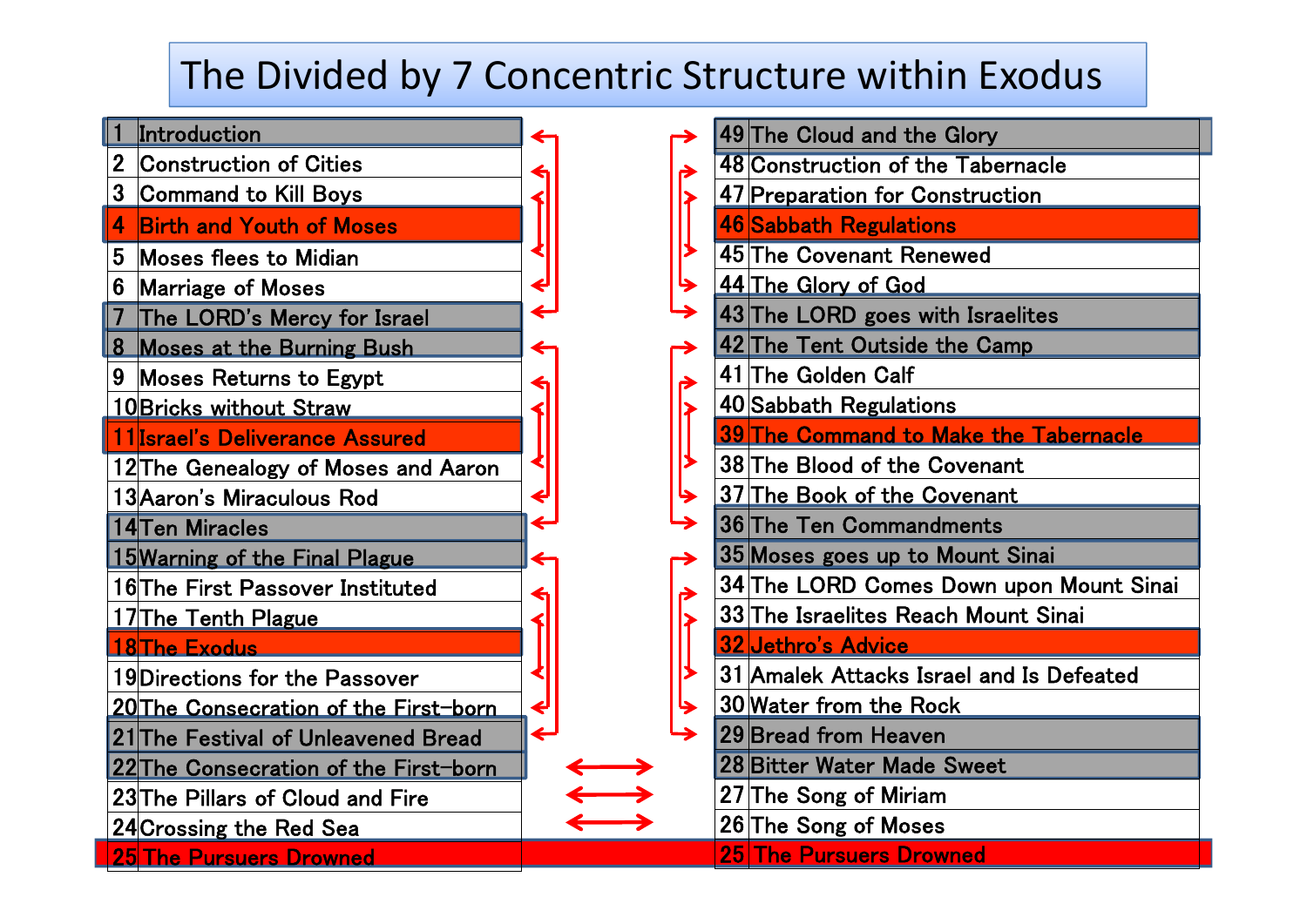# Summary about PCS within Exodus

- **The longest structure**
	- Central pericope is "pursuers drowned"(14:19‐31)
	- **Slavery in Egypt** changes to **rituals for the Lord**

### • **3 divided structure**

 Each structure signifies **travels of Israelites Egypt ‐<sup>&</sup>gt; Desert ‐<sup>&</sup>gt; Mount Sinai**

### • **4 divided structure**

– Each structure signifies **stages of the Salvation Vocation**‐<sup>&</sup>gt; **Exodus** ‐<sup>&</sup>gt; **Convenant** ‐<sup>&</sup>gt; **Tabernacle**

### • **7 divided structure**

– $-$  Each structures signifies minute relationships between the Lord and people The Lord goes with, People's unbelief, Miracles for salvation, Liberation from slavery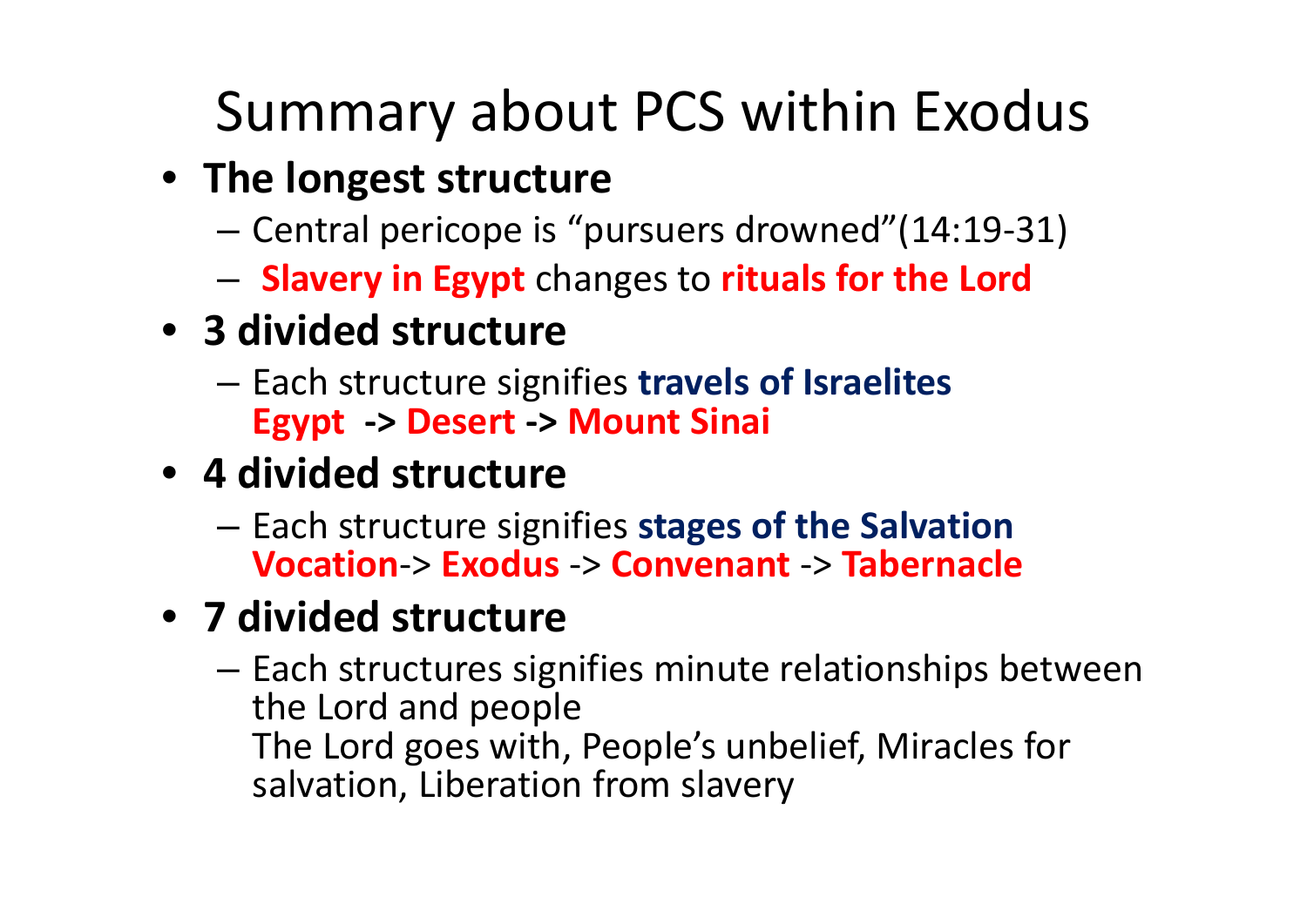# PCS in Other Biblical texts

| Genesis               | 81  |
|-----------------------|-----|
| Exodus                | 49  |
| Leviticus             | 25  |
| <b>Numbers</b>        | 49  |
| Deuteronomy           | 49  |
| Joshua                | 31  |
| Judges                | 31  |
| Samuel 1, 2           | 81  |
| Kings 1,2             | 81  |
| <b>Chronicles 1,2</b> | 81  |
| Ezra, Nehemiah        | 25  |
| Isaiah                | 81  |
| Jeremiah              | 81  |
| <b>Ezekiel</b>        | 49  |
| Zechariah             | 25  |
| Proverbs              | 31  |
| Psalms                | 121 |
| Job                   | 25  |
| Ecclesiastes          | 25  |

|  | <b>Matthew</b>     | 145 |  |
|--|--------------------|-----|--|
|  | Mark               | 81  |  |
|  | Luke               | 145 |  |
|  | John               | 81  |  |
|  | <b>Acts</b>        | 49  |  |
|  | Romans             | 31  |  |
|  | 1 Corinthians      | 25  |  |
|  | <b>Revelations</b> | 81  |  |
|  |                    |     |  |

http://www.bible.literarystructure.info/bible/bible\_e.html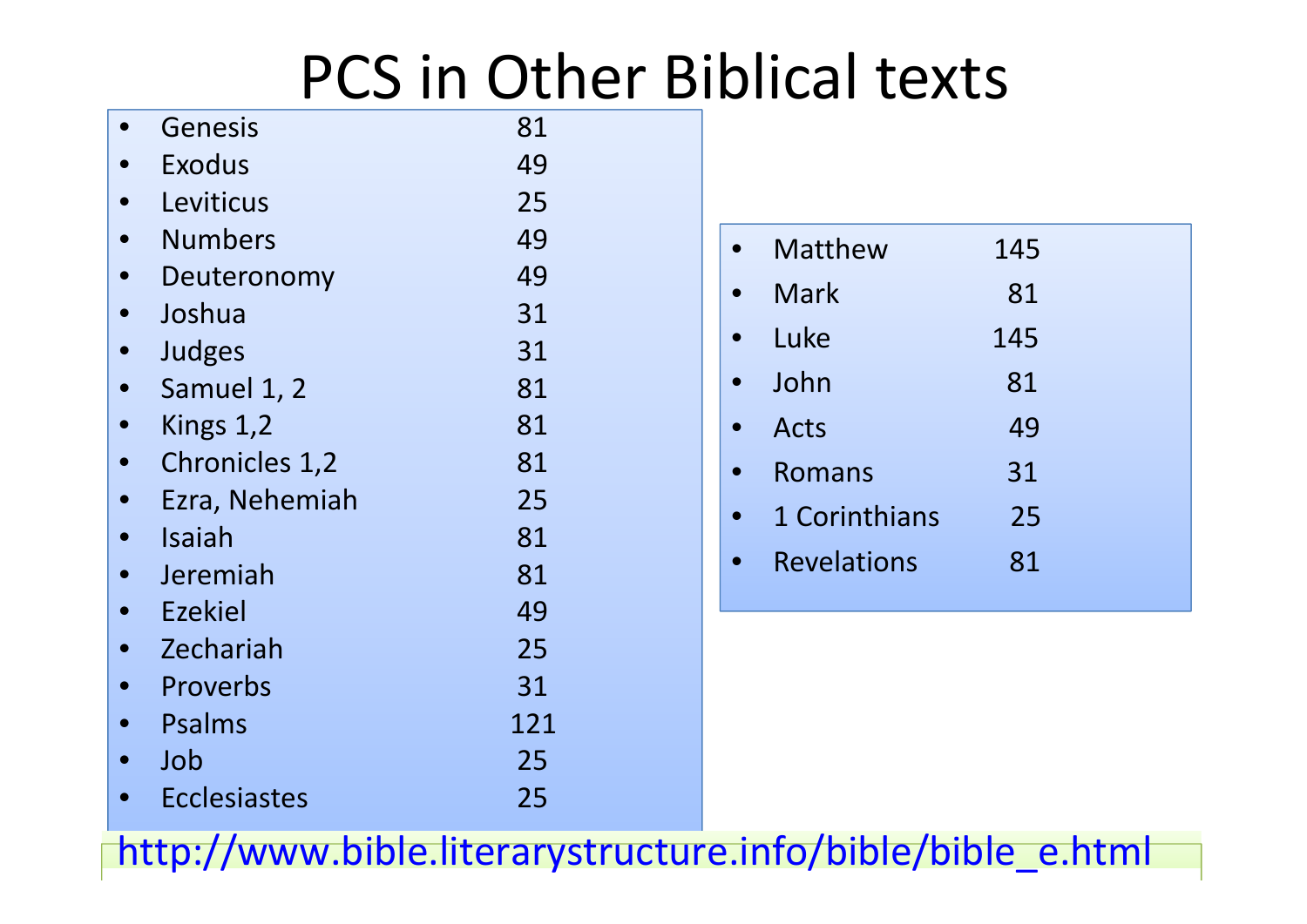Number of pericopes and dividable Concentric Structures



Numbers of pericopes seem to relate to **squares of integers**